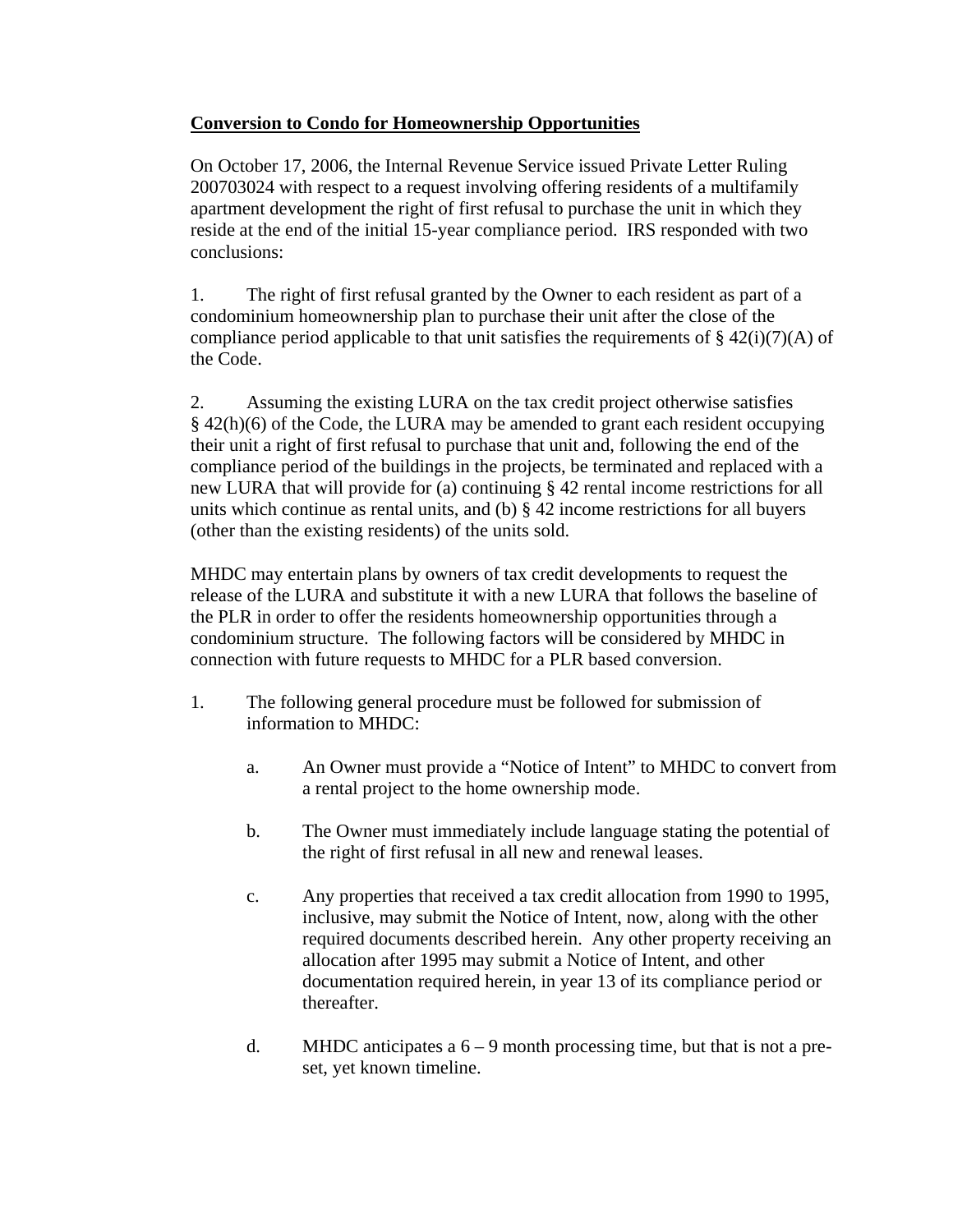- e. A Notice of Intent, the submission to MHDC, and even MHDC's approval, will not require an Owner to make the election to commence the conversion. However, the Owner must give MHDC a Notice of Conversion when the Owner makes the irrevocable election to commence the conversion.
- 2. MHDC must approve any plan to convert any property from rental to home ownership.
- 3. MHDC will order (at the Owner's costs) a Physical Needs Assessment to establish the upgrade requirements to all interior and exterior elements, all on a case-by-case basis. MHDC will also perform an inspection of the property. Reserves are expected to be used for repairs. If the reserves are not sufficient, the owner will provide other sources of funds to make repairs. If there are remaining reserves, the reserves should be passed on as an initial deposit to the replacement reserve to be utilized by the condo association.
- 4. MHDC has the right to impose a processing and administrative fee, yet to be determined, for the conversion review.
- 5. MHDC has the right to impose an annual compliance fee in connection with the review of both the condominium manager's required report and the physical maintenance standards required to be maintained by the LURA.
- 6. The owner must provide documentation illustrating how the purchase price is being determined, what expenses the condo fees will include, and evidencing the tenants' monthly anticipated mortgage payment, condo fee, and tenant-paid utilities will not exceed the maximum HUD established tax credit rent limit.
- 7. Evidence of zoning and the condominium plat, as approved by the City, must be provided to MHDC.
- 8. The final drafts of the condominium documents must be submitted to MHDC for approval. A memorandum from a qualified Missouri law firm must be provided to MHDC demonstrating that condominium documents comply with the Missouri Uniform Condominium Act.
- 9. Owners are expected to provide a discount off the sales price at a minimum of 1% per year of residency for existing tenants.
- 10. Owners must make homeownership education and budget counseling available to tenants no later than one year prior to the anticipated conversion date through referrals to homebuyer counseling agencies or providing it as a part of a tenant services program.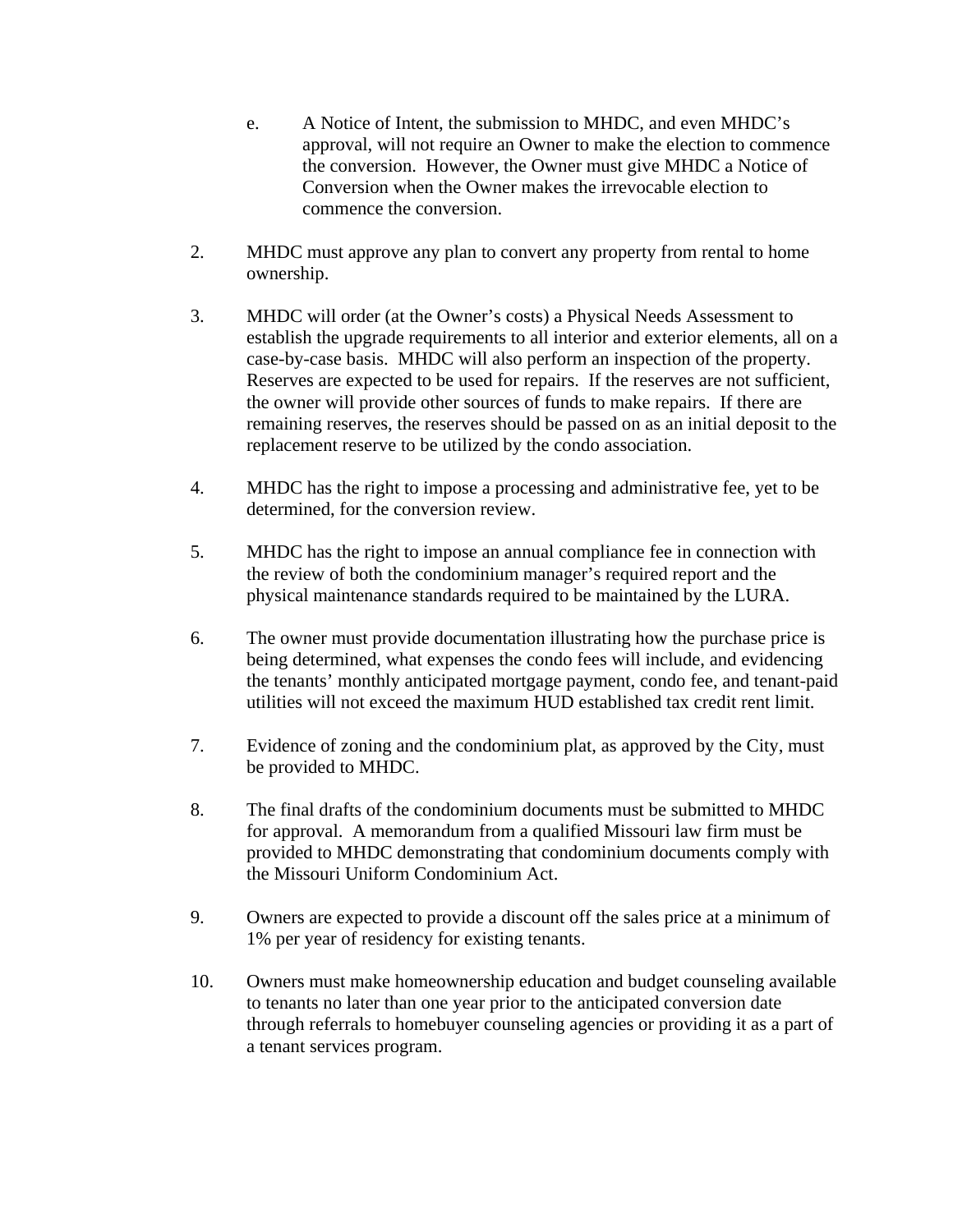- 11. In addition to all the documents required and specified above, the Owner shall provide MHDC with the following:
	- a. Proposed time line for the conversion process.
	- b. The Owner's plan for discounts or incentives to be offered to tenants, no less than the standards set forth above.
	- c. The proposed application of the mathematical formula for the mortgage payment and the condominium fee consistent with the baselines herein.
	- d. The lease language for the right of first refusal.
	- e. The notice to the tenants that a conversion has started (the Notice of Conversion is provided to MHDC).
	- f. The details of the home ownership counseling program.
	- g. The details of the sales plan, contract processing and brokerage arrangements with tenants and with prospective homebuyers.
	- h. The resume of the manager of the condominium association.
- 12. MHDC will require a new LURA, so that the period of affordability (including the compliance period) will be at least 30 years. MHDC will develop and provide to owners this LURA documentation. The Notice of Conversion cannot be given or effective until after the end of the Compliance Period. The old LURA will be released and replaced with the new LURA at this time.
- 13. The Owner will not be approved for a conversion if there are any outstanding Form 8823 notices or adverse findings incurred for the Property.
- 14. Tenants who purchase their units must keep them as owner-occupant.
- 15. After the Notice of Conversion is given, tenants who do not wish to or are unable to qualify for purchase their units, shall have the right to continue to rent the units for as long as the tenant is in good standing under the lease. Extended compliance rules must be followed.
- 16. If a renter vacates the unit, the unit may be sold to a Section 42 income qualified household.
- 17. The qualified contract process is not applicable to the units that are not purchased.